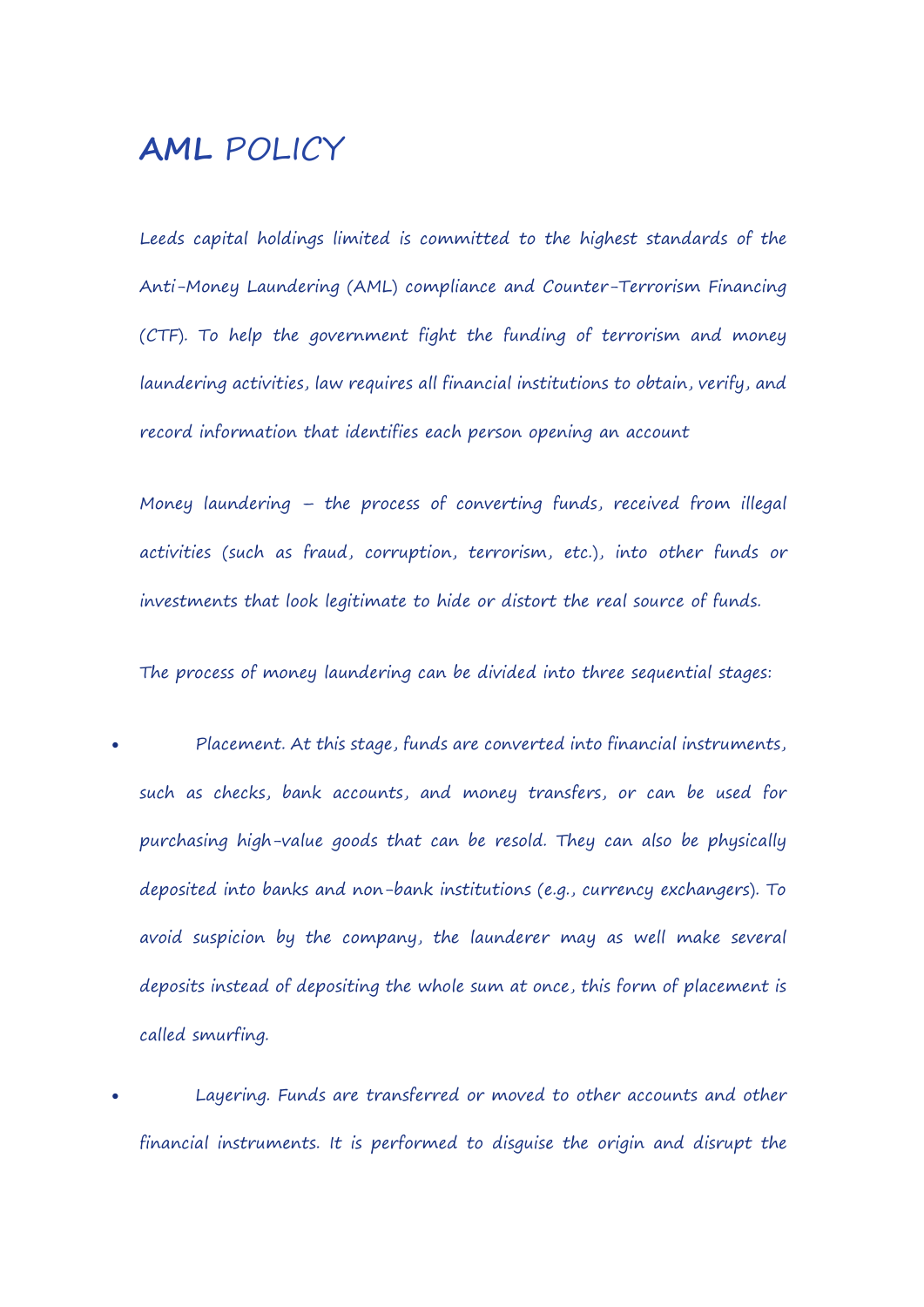indication of the entity that made the multiple financial transactions. Moving funds around and changing in their form makes it complicated to trace the money being laundered.

 Integration. Funds get back into circulation as legitimate to purchase goods and services.

Leeds capital holdings limited adheres to the principles of Anti-Money Laundering and actively prevents any actions that aim or facilitate the process of legalizing of illegally gained funds. AML policy means preventing the use of the company's services by criminals, with the aim of money laundering, terrorist financing or other criminal activity.

To prevent money laundering, Leeds capital holdings limited neither accepts nor pays cash under any circumstances. The company reserves the right to suspend any client's operation, which can be regarded as illegal or, may be related to money laundering in the opinion of the staff.

# **Company Procedures**

Leeds capital holdings limited will make sure that it is dealing with a real person or legal entity. Leeds capital holdings limited also performs all the required measures in accordance with applicable law and regulations, issued by monetary authorities. The AML policy is being fulfilled within Leeds capital holdings limited by means of the following: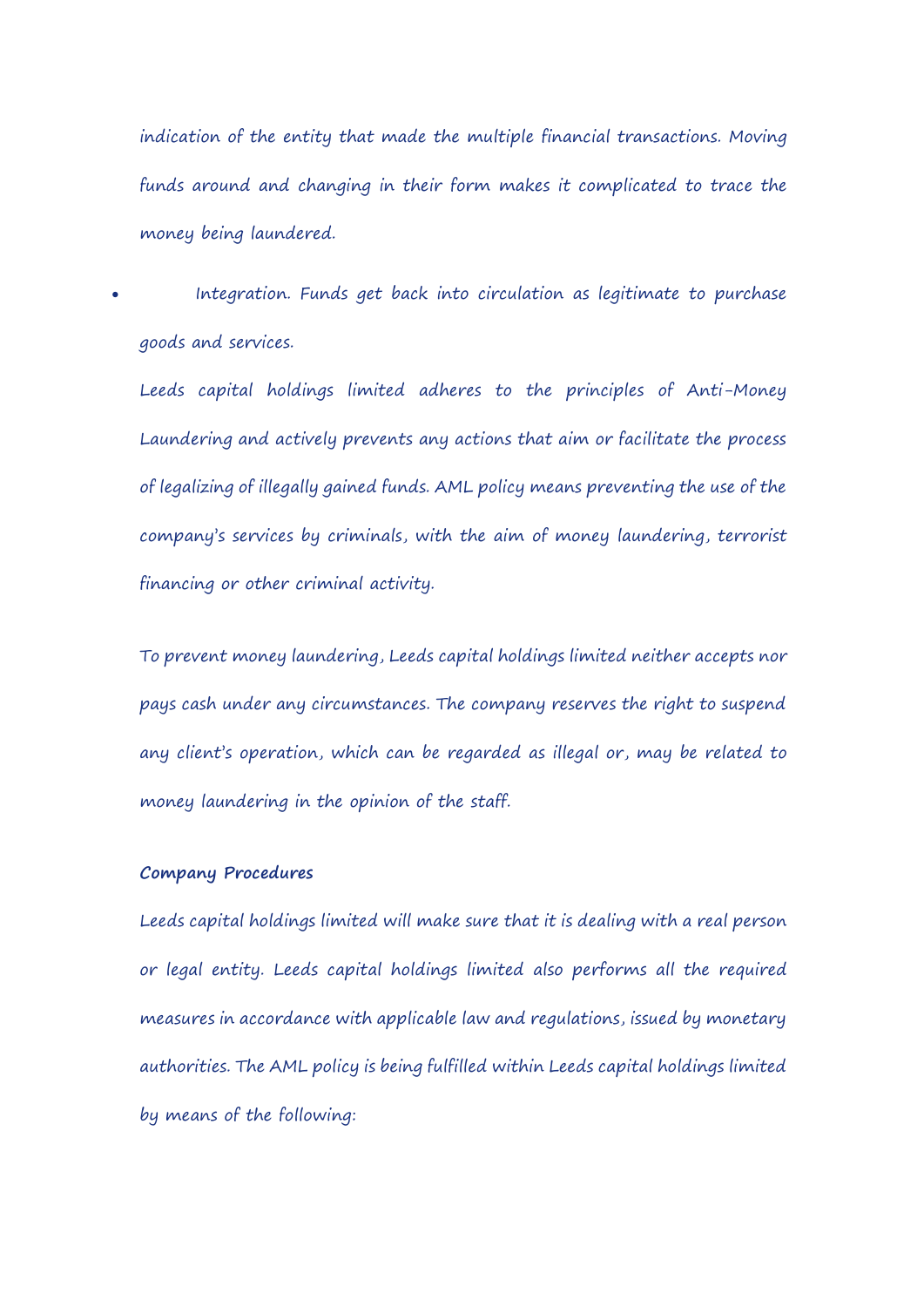- know your customer policy and due diligence
- monitoring of client activity
- record keeping

#### **Know Your Customer and Due Diligence**

Because of the company's commitment to the AML and KYC policies, each client of the company has to finish a verification procedure. Before Leeds capital holdings limited starts any cooperation with the client, the company ensures that satisfactory evidence is produced or such other measures that will produce satisfactory evidence of the identity of any customer or counterparty are taken. The company as well applies heightened scrutiny to clients, who are residents of other countries, identified by credible sources as countries, having inadequate AML standards or that may represent a high risk for crime and corruption and to beneficial owners who resides in and whose funds are sourced from named countries.

# **Individual clients**

During the process of registration, each client provides personal information, specifically: full name; date of birth; country of origin; and complete residential address. The following documents are required in order to verify the personal information: A client sends the following documents (in case the documents are written in non-Latin characters: to avoid any delays in the verification process,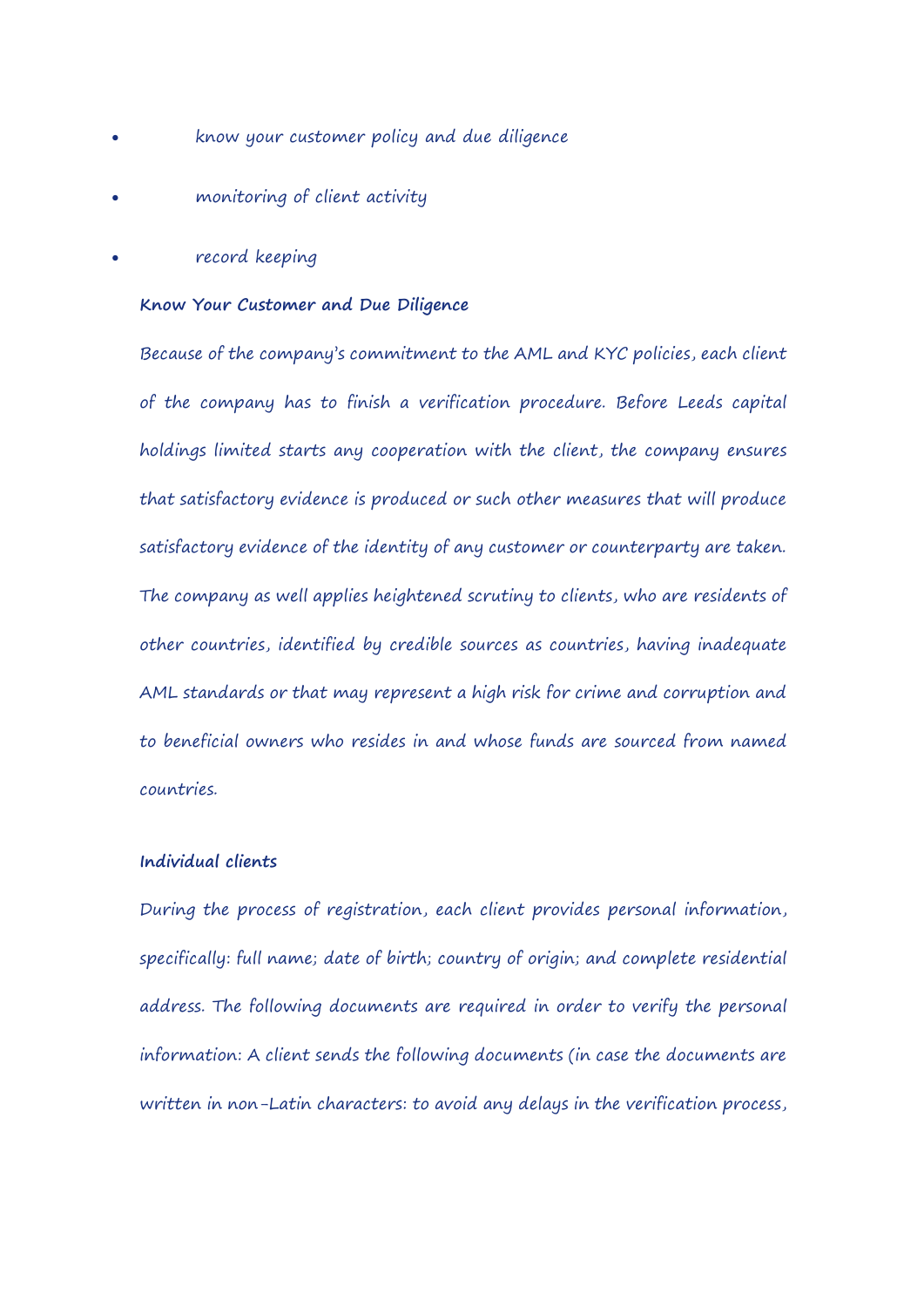it is necessary to provide a notarized translation of the document in English) because of the requirements of KYC and to confirm the indicated information:

- Current valid passport (showing the first page of the local or international passport, where the photo and the signature are clearly visible); or
- Driving licence which bears a photograph; or
- National identity card (showing both frontand back pages);
- Documents proving current permanent address (such as utility bills, bank statements, etc.) containing the client's full name and place of residence. These documents should not be older than 3 months from the date of filing.

#### **Corporate clients**

In case the applicant company is listed on a recognised or approved stock exchange or when there is independent evidence to show that the applicant is a wholly owned subsidiary or a subsidiary under the control of such a company, no further steps to verify identity will normally be required. In case the company is unquoted and none of the principal directors or shareholders already has an account with Leeds capital holdings limited, the following documentations must be provided:

- Certificate of Incorporation or any national equivalent;
- Memorandum and Articles of Association and statutory statement or any national equivalent;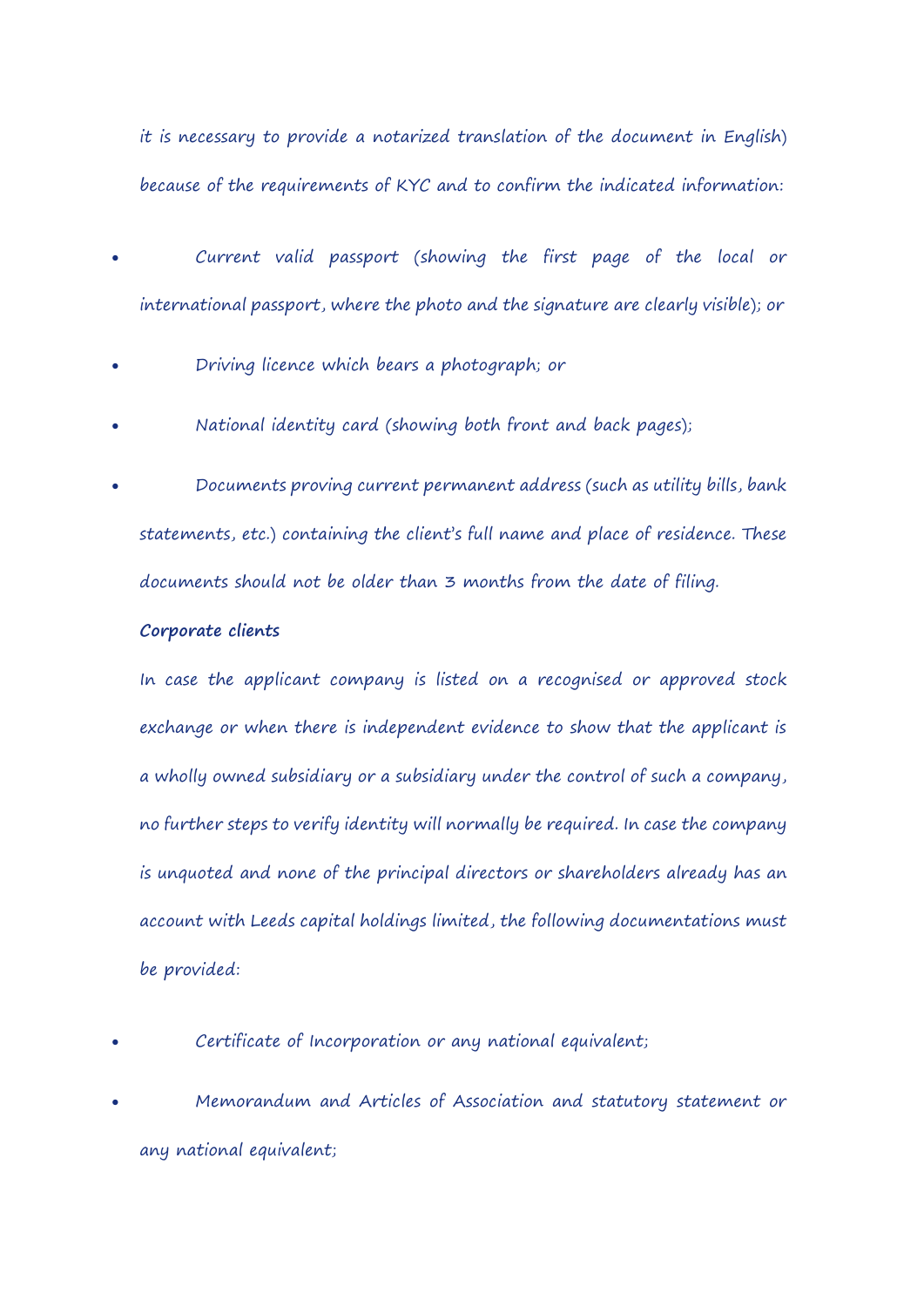- Certificate of good standing or other proof of registered address of the company;
- Resolution of the board of directors to open an account and confer authority on those who will operate it;
- Copies of powers of attorney or other authorities given by the directors in relation to the company;
- Proof of identity of directors in case he/she will deal with Leeds capital holdings limited on behalf of the Customer (according to the Individual identity verification rules described above);
- Proof of identity of the beneficial owner(s) and/or the person(s) on whose instructions the signatories on the account are empowered to act(according to the Individual identity verification rules described above).

# **Monitoring of client activity**

In addition to gathering information from the clients, Leeds capital holdings limited continues to monitor the activity of every client to identify and prevent any suspicious transactions. A suspicious transaction is known as a transaction that is inconsistent with the client's legitimate business or the usual client's transaction history known from client activity monitoring. Leeds capital holdings limited has implemented the system of monitoring the named transactions (both automatic and, if needed, manual) to prevent using the company's services by criminals.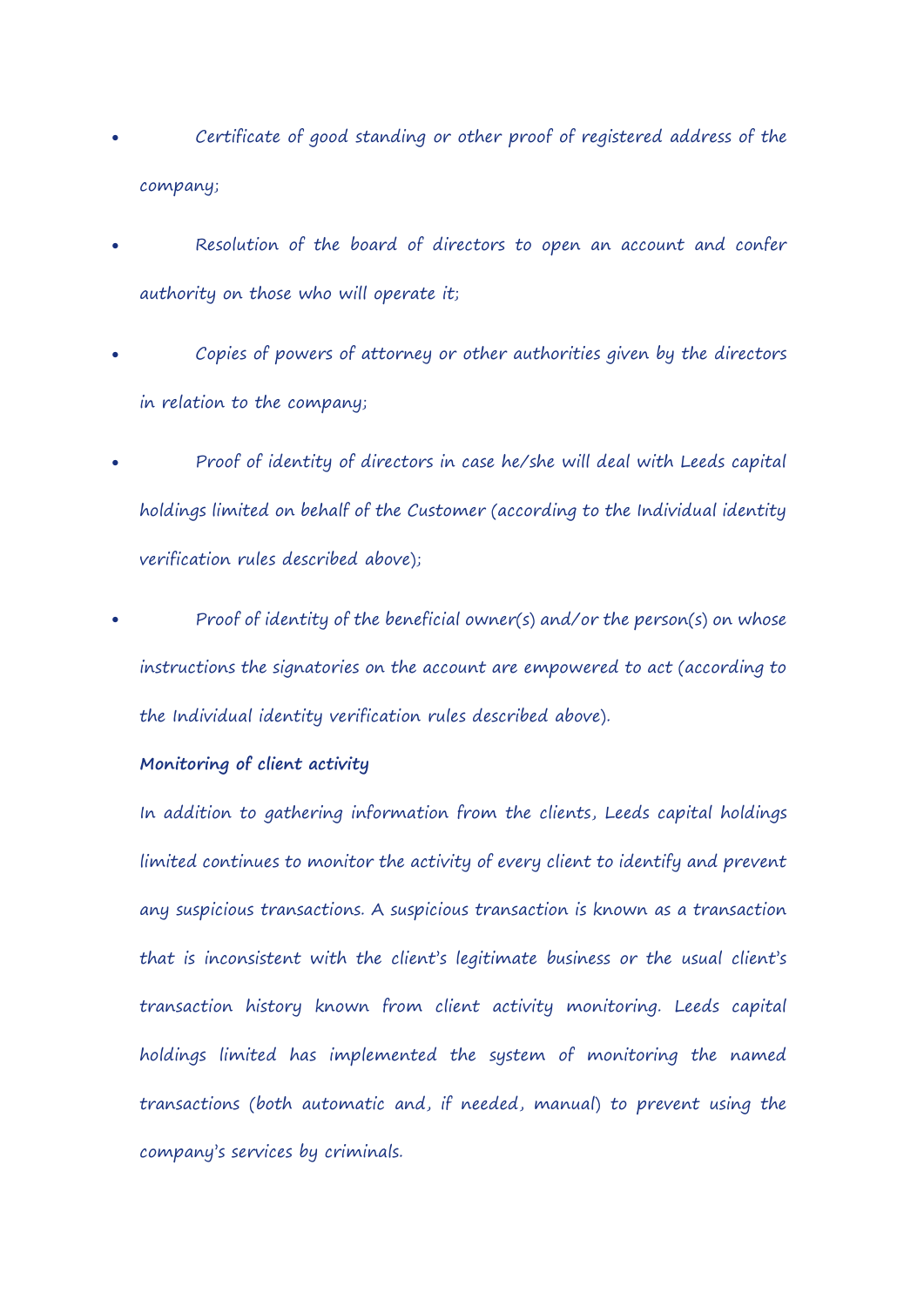# **Record keeping**

Records must be kept of all transaction data and data obtained for the purpose of identification, as well as of all documents related to money laundering topics (e.g. files on suspicious activity reports, documentation of AML account monitoring, etc.). Those records are kept for a minimum of 7 years after the account is closed.

# **Deposit and withdrawal requirements**

All deposits and withdrawals on trading accounts held with Leeds capital holdings limited the following strict requirements:

- Due to AML / CTF laws, Leeds capital holdings limited cannot receive or deposit funds to third parties.
- Funds sent to Leeds capital holdings limited must be from a bank account, Credit/Debit card or Alternative Payment Method (Skrill, China Union Pay, Neteller, Fasapay or others) under the same name as the trading account name with Leeds capital holdings limited.
- All funds withdrawn from a trading account must go to a bank account, Credit/Debit card or Alternative Payment Method (Skrill, China Union Pay, Neteller, Fasapay or others) under the same name as the trading account name with Leeds capital holdings limited.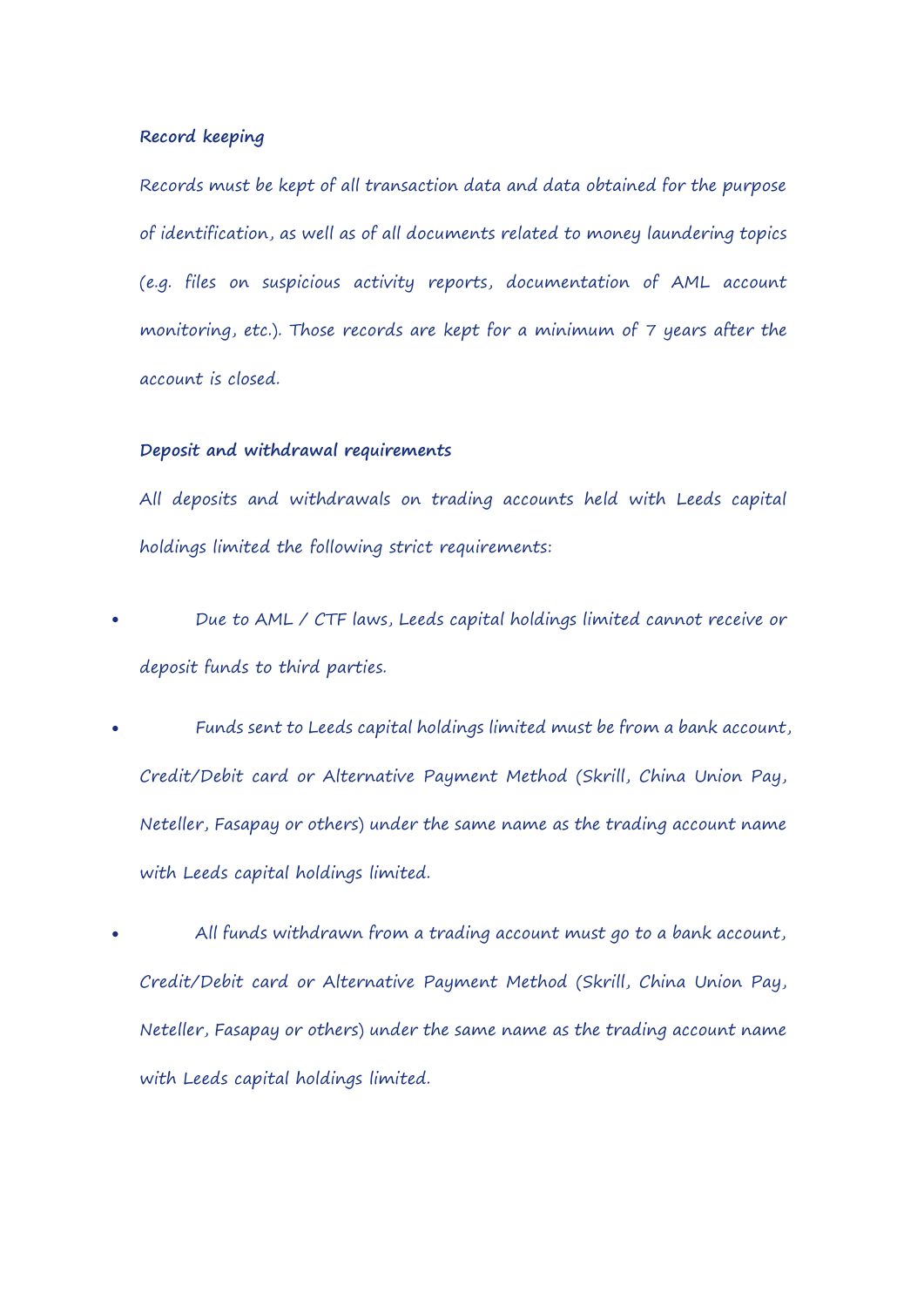All withdrawal requests are processed on **First-in-First-Out (FIFO)** basis according to the funding source of origination. For example, a deposit is made via Debit/Credit Card; then a subsequent withdrawal request is received. The amount of funds sent back to the relevant Debit/Credit Card, when a withdrawal request is received, may not exceed the original amount deposited from same. Any profits made in excess of the deposited amount will be transferred to a nominated bank account; which must be held in the same name as your trading account.

# **Examples:**

- 1. 1. You deposited \$100 via Credit Card and earned a profit of \$1,000. Requesting a withdrawal of \$1,000, you will get \$100 to your Credit Card and the rest \$900 to your bank account.
- 2. 2. You deposited \$100 via Skrill and \$50 via Credit Card. Requesting a Skrill withdrawal of \$120, you will get \$100 to Skrill and \$20 to the card.
- All initial withdrawal requests must be verified for safety and security by provision of a bank statement; which includes account holder information and bank details .Leeds capital holdings limited will not accept deposits or withdrawals made under a different name to the registered Leeds capital holdings limited.
- If a trading account was credited in a way that cannot be used for funds withdrawal, the funds may be withdrawn to a bank account under the same